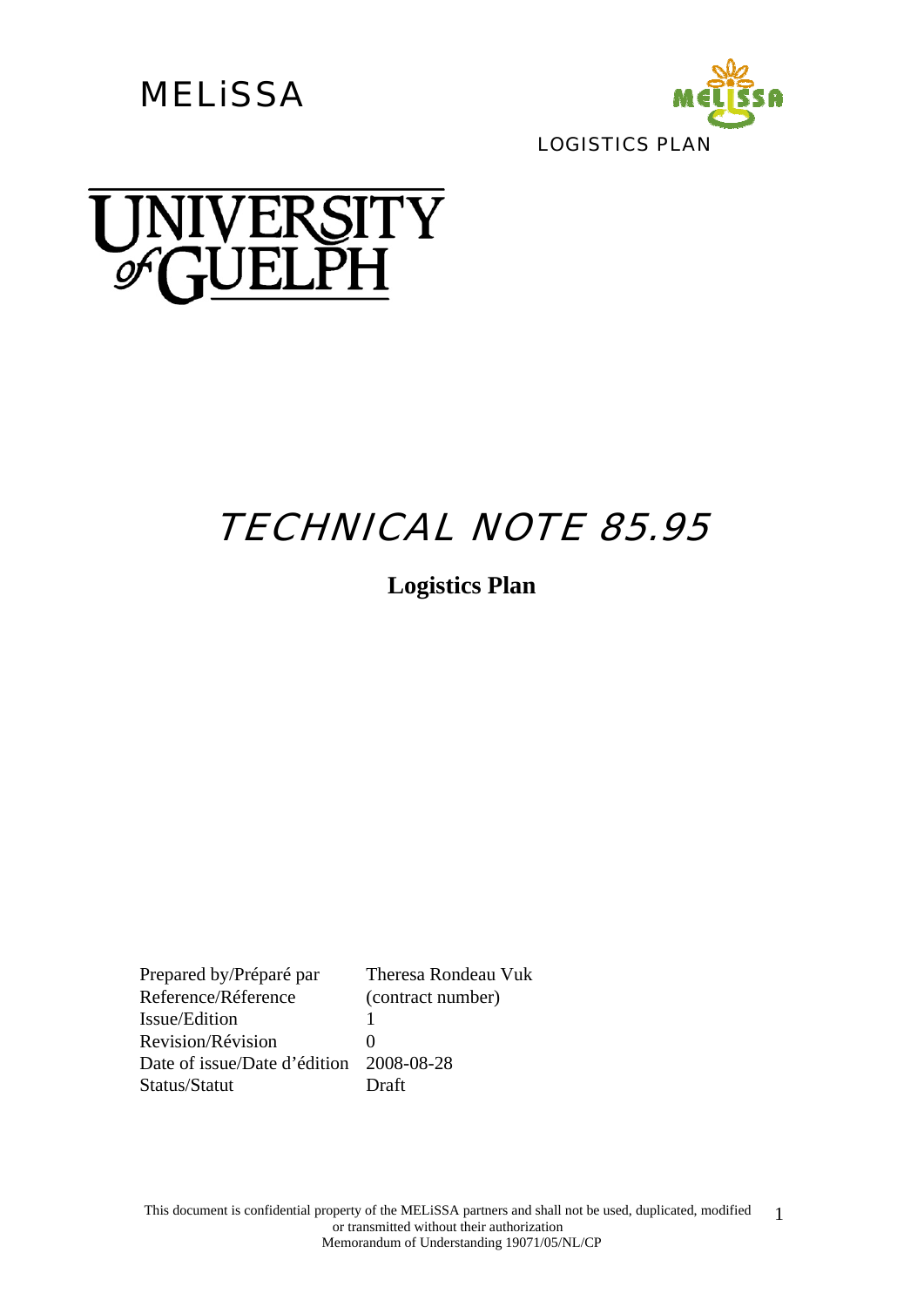

### APPROVAL

| Title | Logistics Plan | <b>Issue</b> | Revision |  |
|-------|----------------|--------------|----------|--|
| Titre |                | Edition      | Révision |  |

| Author | Dr.'s Mike Dixon and Michael Stasiak |      | Date 2008-08-28 |
|--------|--------------------------------------|------|-----------------|
| Auteur | Jamie Lawson                         | Date |                 |

| Approved by         | $\overline{\phantom{a}}$<br>Date |  |
|---------------------|----------------------------------|--|
| <i>Approuvé par</i> | Date                             |  |

#### CHANGE LOG

| Issue/ <i>Edition</i> | Revision/ <i>Révision</i> | Status/Statut | Date/ <i>Date</i> |
|-----------------------|---------------------------|---------------|-------------------|
|                       |                           |               |                   |
|                       |                           |               |                   |
|                       |                           |               |                   |

### Distribution List

| Name/Nom                | Company/Société | Quantity/ <i>Quantité</i> |
|-------------------------|-----------------|---------------------------|
| <b>MELISSA Partners</b> |                 |                           |
|                         |                 |                           |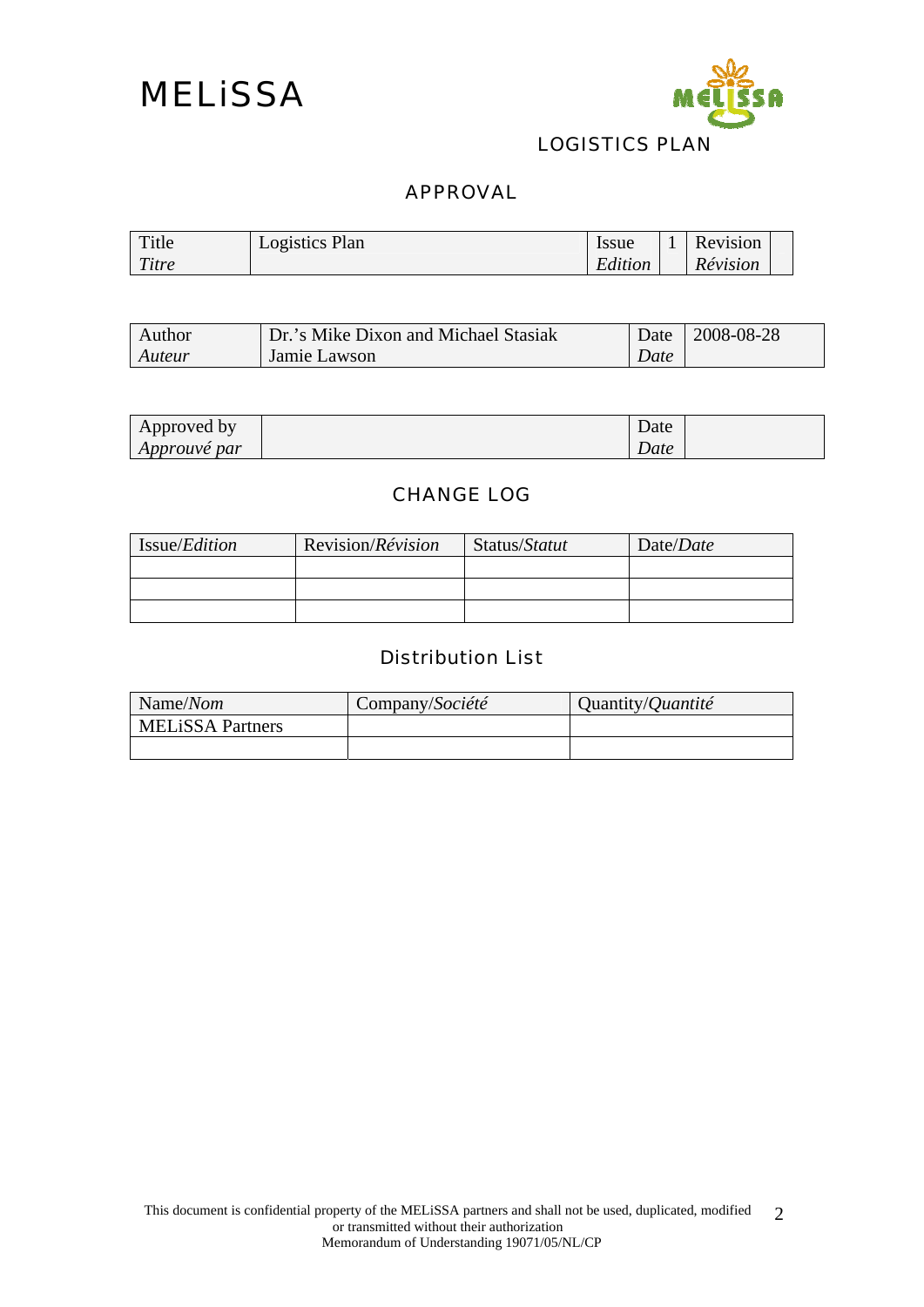# **MELISSA**



## **TABLE OF CONTENTS**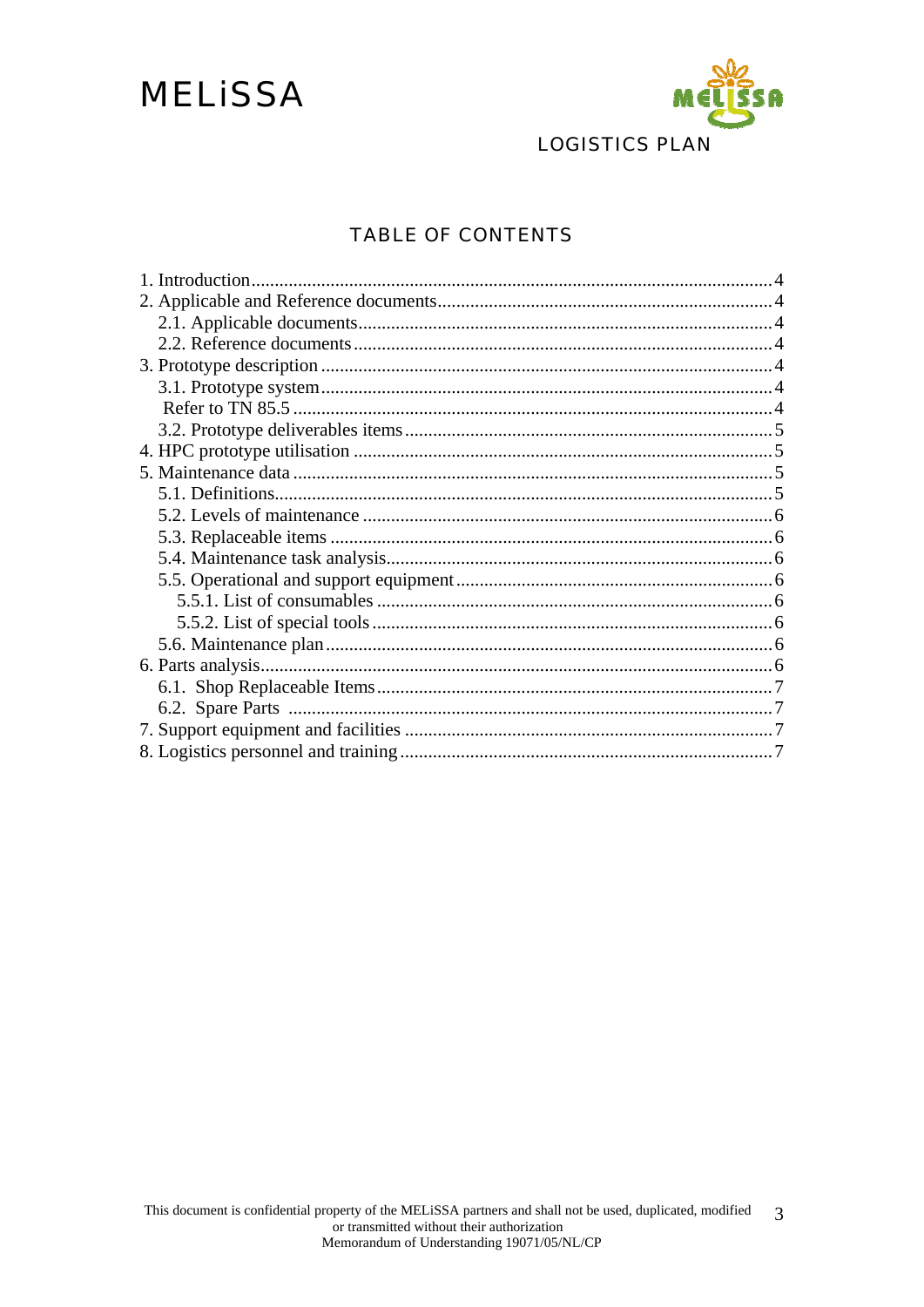

## <span id="page-3-0"></span>**1.Introduction**

This document summarises the overall logistics for the HPC prototype during shipment, reassembly and operations of final acceptance (MPP). This document is based on all HPC Prototype documentation including the logistics of all subsystems.

# **2.Applicable and Reference documents**

## 2.1. **Applicable documents**

| AD1: HPC Prototype Detailed Design and Verification<br>AD2 Prototype Assembly Instructions<br><b>AD3: Prototype Operation Manual</b> | TN 85.5<br>TN 85.72<br>TN 85.91 |
|--------------------------------------------------------------------------------------------------------------------------------------|---------------------------------|
| AD4: Prototype Maintenance Plan                                                                                                      | TN 85.92                        |
| <b>Reference documents</b><br>2.2.                                                                                                   |                                 |
| <b>RD1</b> : Subsystems Technical Specifications                                                                                     | TN 85.71                        |
| RD2: Prototype Interfaces Specifications User Manual                                                                                 | TN 85.73                        |
| RD3: Prototype Control System Document                                                                                               | TN 85.74                        |

RD4: Companion CD ROM to TN 85.71

# **3.Prototype description**

### 3.1. **Prototype system**

Refer to TN 85.5

The chamber is designed so as to promote efficient horticultural practice while allowing for change out of technologies should there be a desire for an upgrade. Contact surfaces for the doors will be sealed with Viton gaskets. The end air locks of the chamber are also fitted with glove boxes allowing access into the air lock interior when its external doors are closed. The glove boxes should be positioned on the air lock access door so that the operator may easily reach across the air lock length  $(0.5)$ m).

The chamber has two access areas (air-locks) located at each of its ends. One is to be used in the seeding procedure and the other to be used in harvesting the mature plants. This configuration allows for a staged culture strategy and dampens the  $CO<sub>2</sub>$ sequestration dynamic associated with canopy development.

The hardware necessary for the operation of the chamber is situated below the growing area and air locks so as to improve space utilization efficiency in the area dedicated to the HPCs within the Pilot Plant facility.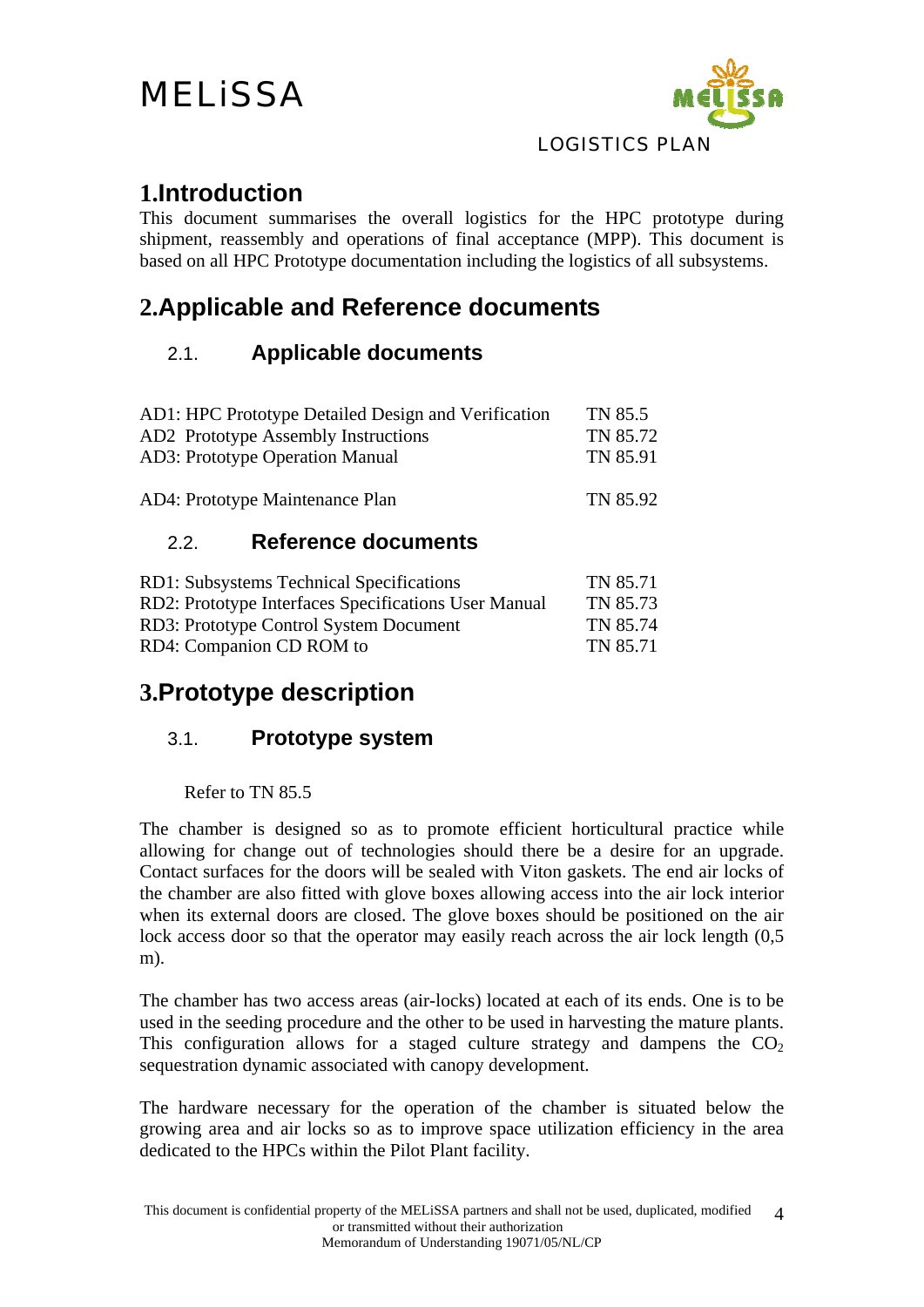

#### LOGISTICS PLAN

<span id="page-4-0"></span>The prototype chamber is divided into five sub-systems  $(A100 - A500)$ . These include the lighting loft (A100), the liquid sub-system area (A200), the air handling volume (A300), chamber access areas (A400) and the crop growing volume (A500) (Masot, 2004).

### 3.2. **Prototype deliverables items**

The Prototype deliverables items are described in the companion CD ROM (equipment database) of TN 85.71.

# **4.HPC prototype utilisation**

Within the constraints of the different appliances standards between Canada and Europe, logistics planning shall optimize the operational availability of the prototype for integration studies.

Prototype Logistics plan summarises the inputs from the prototype subsystems to propose an integrated logistics approach including data such as replaceable items list, resources required for maintenance, spares requirements, identification of re-supply of consumables.

The nominal life-time of the Prototype main subsystems covers operational cycles of 10 years, with the following operational phases:

- **-** Prototype installation in the MELiSSA Pilot Plant (MPP): reassembly of the Prototype and installations within the MPP (i.e. connection of all interfaces)
- **-** Prototype commissioning phase: after installation in the MPP(under a separate contract), the Prototype shall be checked before starting integration studies. This phase is the object of the Acceptance Test related to chamber installation in the MPP and is covered under a separate contract.
- **-** Prototype additional characterisation (TBC)
- **-** Prototype integration operations and studies
- **-** Prototype preventive maintenance
- **-** Prototype corrective maintenance
- **-** Prototype shut-off periods, including shut-off phase, integrity check and restart (TBC)

# **5.Maintenance data**

#### 5.1. **Definitions**

The consumables are the element necessary for the integration steps, exchangeable on a regular basis and either discarded or refurbished after use

The Replaceable Items (RI) are items whose replacement is scheduled after items failure

The Shop Replaceable Items (SRI) are items which require to be sent to the initial subcontractor/provider for maintenance or refurbishment.

This document is confidential property of the MELiSSA partners and shall not be used, duplicated, modified or transmitted without their authorization Memorandum of Understanding 19071/05/NL/CP 5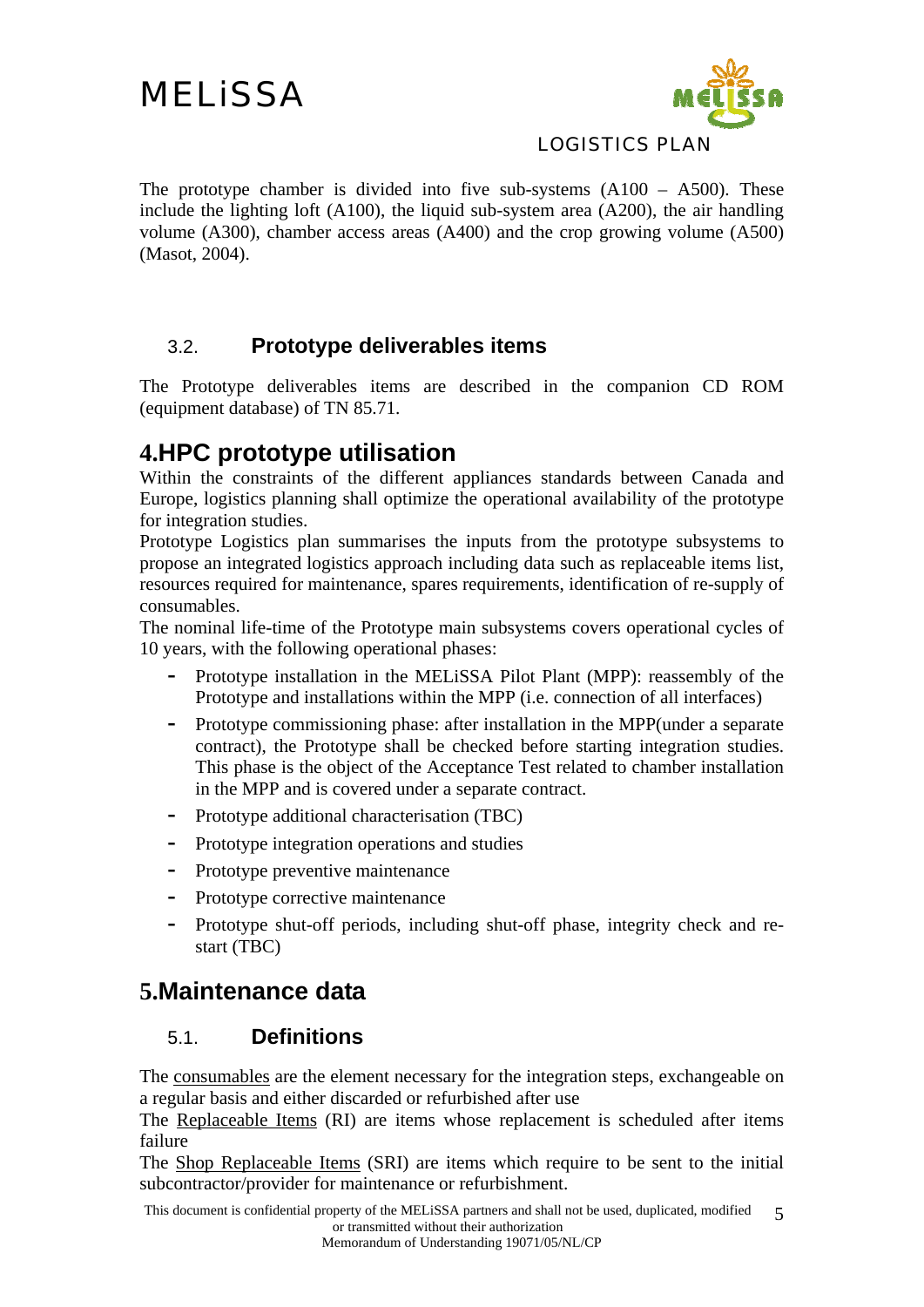

#### <span id="page-5-0"></span>The Additional Maintenance Items (AMI) are elements to be systematically replaced during exchange of Replaceable Items.

Special Tools are necessary to perform some maintenance activities on the Prototype

## 5.2. **Levels of maintenance**

The Prototype maintenance concept is built around two types of activities:

- **-** preventive maintenance: based on checking (hardware inspection, etc…), servicing (e.g. sensor calibration) and replacement of limited life items
- **-** corrective maintenance: based on servicing (cleaning, disinfecting, etc…) and replacement of failed items.

### 5.3. **Replaceable items**

| Sub-system         | <b>Component</b><br>name | <b>Part Number</b> | <b>Manufacturer</b>      | Tag (P&ID)       |
|--------------------|--------------------------|--------------------|--------------------------|------------------|
| Lighting           | HPS bulb                 | BUL/PHL/600W/SONT  | <b>Philips</b>           | HPS-Sa<br>HPS-Sb |
| Lighting           | MH bulb                  | BUL/PHL/400W/HPIT  | <b>Philips</b>           | MH-SH            |
| <b>Hydroponics</b> | pH Sensor                | HI 8614            | <b>Hoskin Scientific</b> | pH T-201         |
| <b>Hydroponics</b> | <b>EC Sensor</b>         | HI 7638            | <b>Hoskin Scientific</b> | C-T201           |

The table below lists the Prototype replaceable items:

An exhaustive list of replaceable items can be found in the appendix to TN 85.71 Subsystems Technical Specifications.

#### 5.4. **Maintenance task analysis**

Refer to TN 85.92 Prototype Maintenance Plan

#### 5.5. **Operational and support equipment**

#### *5.5.1.* **List of consumables**

There are no consumable hardware items.

#### *5.5.2.* **List of special tools**

No special tools are required for routine operation of the HPC.

#### 5.6. **Maintenance plan**

Refer to TN 85.92 Prototype Maintenance Plan.

# **6.Parts analysis**